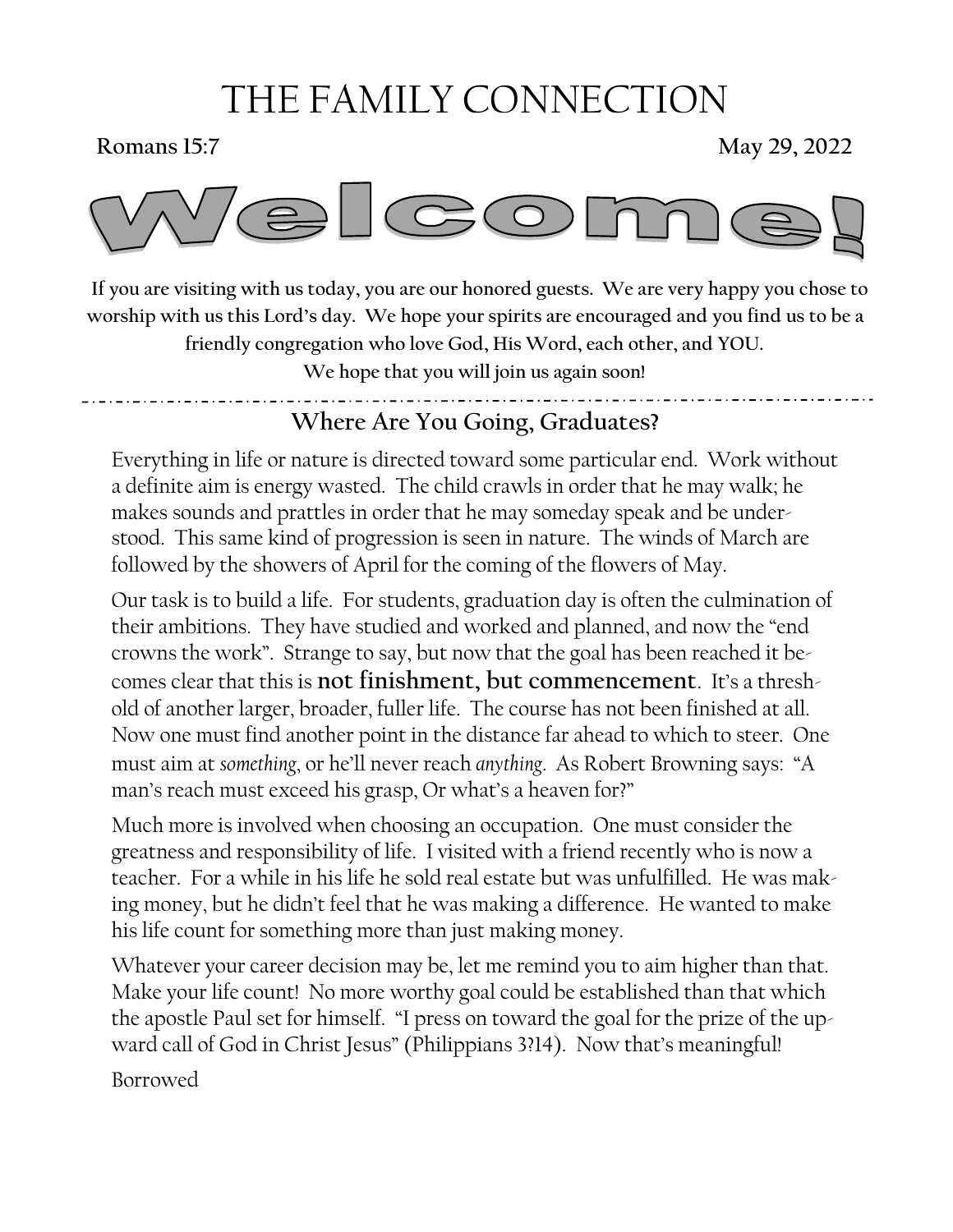| <b>PRAYER LIST*</b><br><b>MEMBERS</b><br>Claude Haynes<br>$\bullet$<br>Debbie Kendall<br>$\bullet$                                                                                                                                                                                                                                                                                                                                                                                                                                                               | Order of Worship<br>May 29, 2022                                                                                                                                                                                                                                                                                                                                                                                                                                                                                                                                                                                                                                                                                        |  |  |
|------------------------------------------------------------------------------------------------------------------------------------------------------------------------------------------------------------------------------------------------------------------------------------------------------------------------------------------------------------------------------------------------------------------------------------------------------------------------------------------------------------------------------------------------------------------|-------------------------------------------------------------------------------------------------------------------------------------------------------------------------------------------------------------------------------------------------------------------------------------------------------------------------------------------------------------------------------------------------------------------------------------------------------------------------------------------------------------------------------------------------------------------------------------------------------------------------------------------------------------------------------------------------------------------------|--|--|
| Frank Vitiello<br>$\bullet$                                                                                                                                                                                                                                                                                                                                                                                                                                                                                                                                      | Dennis Coleman<br>Call to Worship:                                                                                                                                                                                                                                                                                                                                                                                                                                                                                                                                                                                                                                                                                      |  |  |
| Linda & Robert Copeland<br>$\bullet$<br>Danny Shelly<br>$\bullet$<br>Margie Rhodes<br>$\bullet$<br><b>Bonnie Stephens</b><br>$\bullet$<br>Maria Reategui<br>$\bullet$<br>Elvis Durity<br>$\bullet$<br><b>Bob Stafford</b><br>$\bullet$<br>Doug Fee<br>$\bullet$<br>Carla Sledge<br>$\bullet$<br>Donna Strong<br>$\bullet$                                                                                                                                                                                                                                        | Welcome & Prayer:<br><b>Tim Neal</b><br>"Shout Hallelujah!"<br>"How Great Thou Art"<br>"He Paid the Debt"<br>Communion:<br><b>Scott Otey</b><br>Matthew 26:26-29<br>Galatians 6:7-10<br>"More Precious than Silver" Twice                                                                                                                                                                                                                                                                                                                                                                                                                                                                                               |  |  |
| Lee & Linda Sutton<br>$\bullet$                                                                                                                                                                                                                                                                                                                                                                                                                                                                                                                                  | Song before the Message                                                                                                                                                                                                                                                                                                                                                                                                                                                                                                                                                                                                                                                                                                 |  |  |
| Di Menoher<br>$\bullet$<br>Jeff Blake & family<br>$\bullet$<br>Glenn Macon<br>$\bullet$                                                                                                                                                                                                                                                                                                                                                                                                                                                                          | "Seek Ye First"<br>"Higher Ground" V 1,3,4                                                                                                                                                                                                                                                                                                                                                                                                                                                                                                                                                                                                                                                                              |  |  |
| <b>Rick Barrett</b><br>$\bullet$<br>John Wallace<br>$\bullet$                                                                                                                                                                                                                                                                                                                                                                                                                                                                                                    | Children are invited to go to the worship class during this song*                                                                                                                                                                                                                                                                                                                                                                                                                                                                                                                                                                                                                                                       |  |  |
| Joann King<br>$\bullet$<br>George & Xenia Fetzer<br>$\bullet$<br>NURSING HOME / SHUT-INS                                                                                                                                                                                                                                                                                                                                                                                                                                                                         | <b>Zak Dempsey</b><br>Message:<br><b>Invitation Song:</b><br>"Do You Know My Jesus $v \, 1 \, \mathfrak{S}$ 2"<br>Closing Song:<br>"When All of God's Singers Get Home"                                                                                                                                                                                                                                                                                                                                                                                                                                                                                                                                                 |  |  |
| Frieda Rodgers<br>June McCauley<br>$\bullet$<br>Lew Parks                                                                                                                                                                                                                                                                                                                                                                                                                                                                                                        | <b>Hugh Travis</b><br><b>Closing Prayer:</b>                                                                                                                                                                                                                                                                                                                                                                                                                                                                                                                                                                                                                                                                            |  |  |
| <b>FAMILY &amp; FRIENDS</b><br>Jon Sauer<br>Lexi Carr<br>$\bullet$<br>Kasey Dudley<br>Tania Gadbury<br>$\bullet$<br>Maddie Whitlock<br>Amelia Larios<br>Cara Rogers                                                                                                                                                                                                                                                                                                                                                                                              | Parents please pick up your children from class<br>*Children's Worship Class - 3 years of age to Pre-K - Classroom A8<br>Worship volunteers - remember to meet in Classroom A-11 at 8:50                                                                                                                                                                                                                                                                                                                                                                                                                                                                                                                                |  |  |
| Joe & Marie Lennon's son<br>Mary Ryder<br>Lynn Greer<br>Linda Sutton grandson Matt &<br>$\bullet$<br>great granddaughter Jordan<br>John Wallace's sister, Beth<br>$\bullet$                                                                                                                                                                                                                                                                                                                                                                                      | Communion bread has been placed into individual cups. Gluten Free<br>communion has been placed within the very center ring of each tray.<br>Bread & juice cups will be picked up when the offering is collected.                                                                                                                                                                                                                                                                                                                                                                                                                                                                                                        |  |  |
| Marsha Hampton<br>$\bullet$<br>Marco Moros<br>$\bullet$<br>Hussey Family<br>Sally Abbott<br>$\bullet$<br>Judy Sauer's g-daughter, Meaghan<br>$\bullet$<br>Ivonne - Maria Reategui's cousin<br>$\bullet$<br>Robert Champion<br>Michael Presto<br>$\bullet$<br>Judy Brugman<br>Larry Brown<br>$\bullet$<br>Laubel Perez<br><b>Brooke Ruppel</b><br>$\bullet$<br>Mary Nell Shelly<br>$\bullet$<br>Danny Billingsby<br>$\bullet$<br>Donia Ciabuca<br>$\bullet$<br>Adrian Ivanov<br><b>MILITARY</b><br>Christopher Lemay Lee Strong<br>Darrell Martin Casandra Prokop | <b>Future Events</b><br>TODAY:<br>Fellowship Meal honoring our Graduates<br>Open Bible Study - 6-7PM - Fellowship Rm<br>Every Monday:<br>Every Tuesday:<br>Men's Prayer Meeting - 6:30 AM<br>Every Tuesday:<br>Girls' Devo - 6:15PM - Pam Macon's home<br>Ladies Bible Class begins - 6PM<br>June 1st:<br>Picnic Devo & Games @ Baker Park<br>June 12th:<br>June 26th:<br>Service Projects - Details are TBD<br>July 3rd:<br>BBQ / Picnic at the building<br>Ghana Mission trip begins<br>July 4th:<br>Beach Devo & Singing @ Lowdermilk Park<br>July 10th:<br>July 10 - 16th:<br>Teen Week at Central Florida Bible Camp<br>Dec 9th:<br>Christmas Dinner<br>Camping Retreat - Hillsborough River<br>March 3 - 5, 2023: |  |  |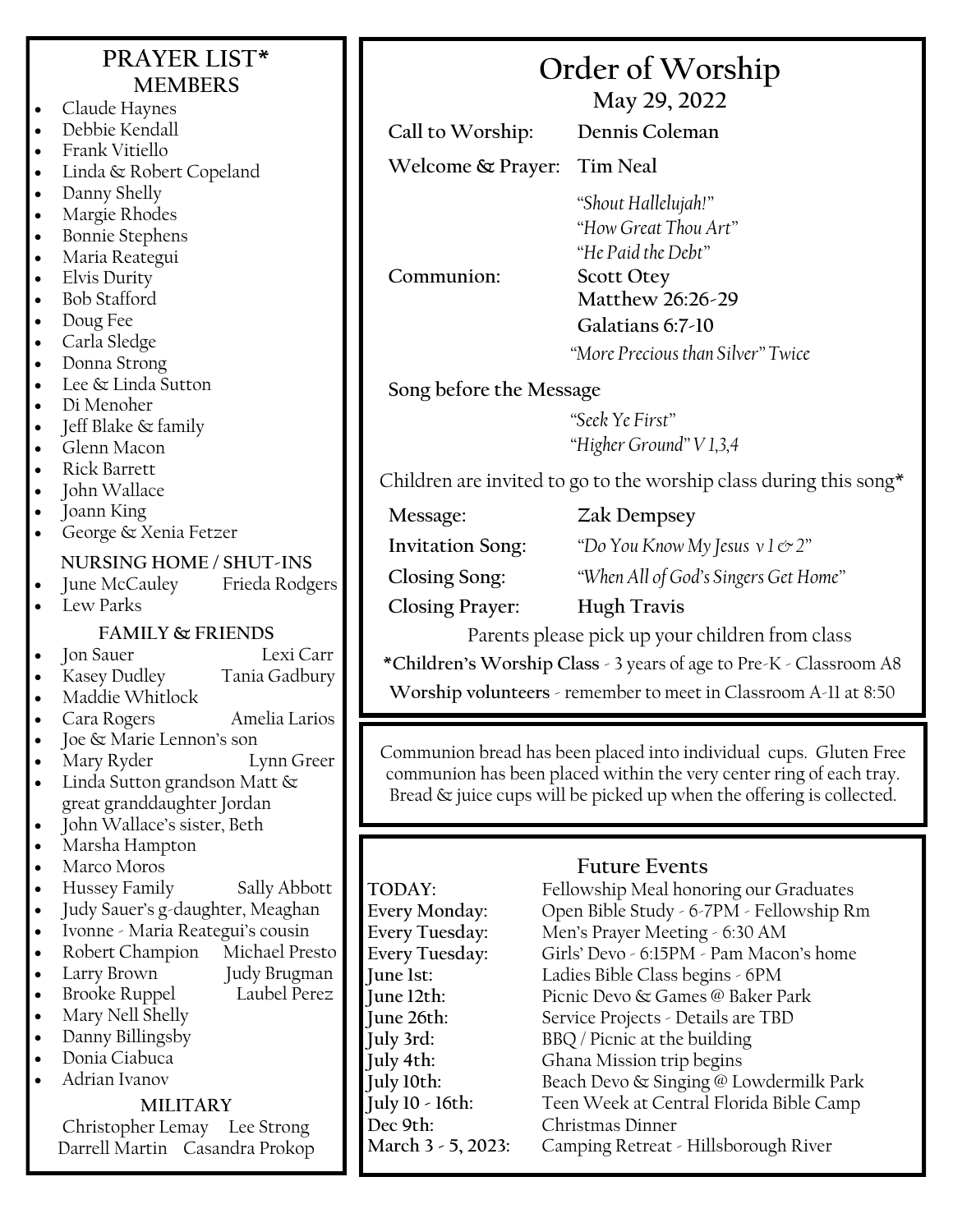#### **GIVING & ATTENDANCE WEEK ENDED May 22, 2022**

| Weekly Actual                      |  | \$ 8478 |  |  |
|------------------------------------|--|---------|--|--|
| Weekly Budget                      |  | \$7,400 |  |  |
| Weekly Variance                    |  | \$1,078 |  |  |
| 4 Week Average Variance            |  | \$1669  |  |  |
| Sunday Worship:                    |  |         |  |  |
| Attendance in Building             |  | 138     |  |  |
| Attendance via views online:       |  |         |  |  |
| Sunday Morning Study:              |  |         |  |  |
| Attendance in Building             |  | 80      |  |  |
| Attendance via views online:       |  | 140     |  |  |
| Sunday Evening:                    |  |         |  |  |
| <b>Connection Group Attendance</b> |  |         |  |  |
| Wednesday:                         |  |         |  |  |
| Attendance in Building/Teens       |  | 65      |  |  |
| Attendance online:                 |  |         |  |  |

### **PRAYER SECTION**

- Claude Haynes, June McCauley, Elvis Durity, & Scott Blake continue to have health challenges.
- Pray for the families affected by COVID-19.
- Several members are going through a series of medical tests and doctor appointments. Please keep all of them and their medical team in your prayers.
- Robert Copeland has been in the hospital suffering from diverticulitis.
- John Wallace will have surgery in Michigan on Tuesday.
- God speed to the Blake family, they have temporarily relocated to Michigan.

Birthday's & Anniversaries

29 - Cristina Cano 30 - Maria Reategui 31 - Carlie Darragh June 1 - Daniel Peregrin 2 - Rick & Gina Taft 4 - Alan & Sheri Glazier 4 - Lee & Linda Sutton 6 - Debbie Kendall 9 - June McCauley 12 - Charlie McCauley

**Bible Study Times & Locations Sunday morning classes: Adults** will gather in the Auditorium - **Tim Neal New to Us Class -**will meet in Classroom A8 **- Scott Otey Cradle Roll** will meet in the Training Room - **Melissa Neal PreSchool** will meet inClassroom #2a - **Nora Vitiello K-2nd grades** will meet inClassroom #7 - **Susan Meulenburg 3rd – 5 th grade**s will meet in Classroom A-11 - **Kristin Cipolla Teens -** meet in the Teen House with **Zak & Jordyn Dempsey Sunday night:- 5:30 PM - building Wednesday night classes 6:30PM: Adults** - Auditorium **Ladies -** Fellowship Room - various ladies *PreSchool* will meet in Classroom  $\frac{1}{2}$  - Susan Shelly **3rd – 5 th grade**s will meet in Classroom A-11 - teachers **Diana Travis & Pam Billingsby Teens** - Teen House - **with Zak & Jordyn Dempsey** Our virtual options via Facebook & YouTube, @ the times listed above. We hope you will join us in one of these Bible study opportunities.

# **New Arrival**

Congratulations go out to the Peregrin family who happily announce the arrival of their newest member, John Michael. John Michael arrived at 10pm on May 22nd weighing 7 lbs 14 oz and was 20 1/2 inches long. They are appreciative of all the prayers on their behalf. Cards may be mailed to them at: PO Box 1803, LaBelle, FL 33975.

## **Honoring Our Graduates**

TODAY immediately following Bible study we will have a fellowship meal honoring our 2022 high school graduates. Everyone is invited to join us as we celebrate Faith Brown, Jaxon Davis, Hannah Macon and Eli Neal. Jordyn has prepared a video presentation to give us a glimpse into their journey. We wish them God's best as they begin the next chapter of their lives! Cards may be sent to the graduates:

Faith Brown - 2610 White Blvd., Naples 34117 Jaxon Davis - 1600 Arbor View Blvd. Apt. 317, Naples 34110 Hannah Macon - 5121 Coral Wood Dr., Naples 34119 Eli Neal - 12780 Livingston Road, Naples 34105

# **Congratulations College Graduate**

**Carlie Darragh** graduated from the University of Florida on May 1st. She received a Bachelor of Science in Family, Youth and Community Sciences and a minor in Education Studies. She is blessed by our support as she pursues a career in wedding photography here in Naples. In the future, she plans to work with the foster care system and assist underprivileged youth. Cards may be sent to: 2430 Vanderbilt Beach Rd, #108-164, 34109.

### **Ladies Bible Study**

The 6 PM Wednesday Night Bible Class will be studying 3 John, this will conclude our "Encountering the Pharisees" series.